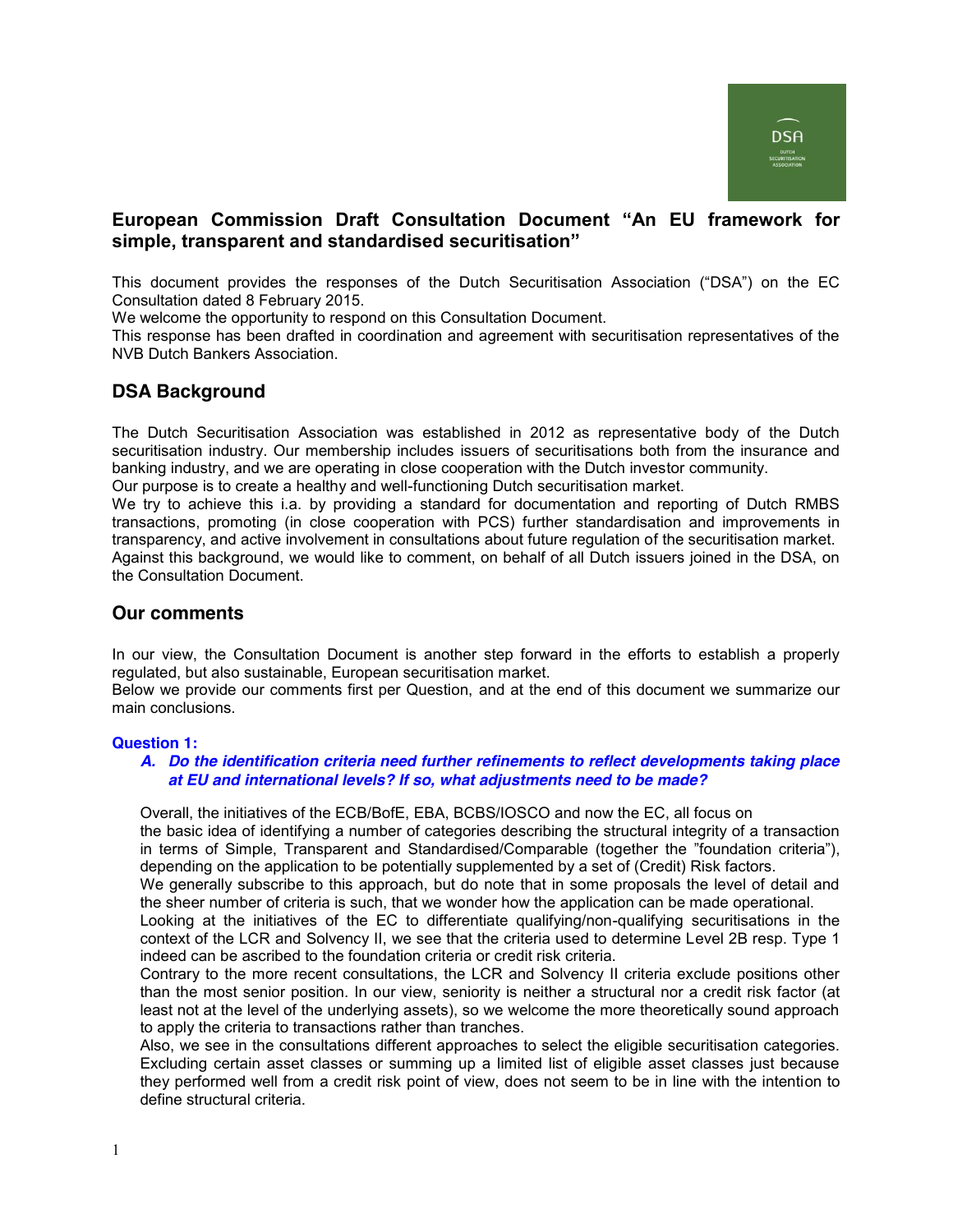We do understand that certain categories, like re-securitisations or transactions with a serious maturity mismatch are excluded for structural reasons. We also support an approach where the aim is to create quick wins by focusing on "low hanging fruit" like Dutch/UK RMBS or European auto ABS, but we certainly do not want to exclude for instance synthetic structures or ABCP from future elevation to the qualifying status, just because the technique of these structures is different from true sale RMBS/ABS.

### *B. What criteria should apply for all qualifying securitisations ('foundation criteria')?*

The list of criteria as used for the LCR and Solvency II regulations, is in our view too detailed. We would prefer a more principles based approach, as used by BCBS/IOSCO in their recent consultation. In practice we see many problems arising in the application of the detailed Solvency II / LCR criteria; many criteria are not black-or-white, but need interpretation and judgement; also the exact legal wording has been drafted with obviously good intentions, but without involvement of industry specialists, leading sometimes to unworkable definitions.

A high level list of criteria in our view would include:

Simple: (initially true sale) securitisations of assets, randomly picked from homogenous eligible (incl. consistently originated in the ordinary course of the lender's business) granular pools (of initially residential mortgages, auto/consumer loans, leases, credit cards, SME loans).

Transparent: meeting (to be harmonised) disclosure requirements (incl. min. 3-5 years of historic data, loan-level data, investor reports, a (third party provided) cash flow model and relevant and material documentation), subject to the Prospectus Directive.

Standardised/Comparable: meeting retention requirements, protected against currency and interest rate risk, containing a defined set of early amortization triggers, with usual payment priorities, sequential amortization in case of an acceleration event, and a balanced distribution of voting rights.

In addition we would encourage industry driven initiatives, like our own, to standardise per asset class and jurisdiction, the investor reports and certain elements of the Prospectus (and bring these standards in line with the per asset class and jurisdiction specific loan-level data).

We also would like to point to the concerns expressed by us in earlier comments on some criteria as proposed since the discussion on qualifying securititions started:

-True sale: true sale opinions are not always clean or standardised and not available to investors. So true sale (and no-material-clawback risk) will be hard to prove by originators.

-Consistency in underwriting: consistency does not imply ever tightening underwriting criteria. Underwriting rules should be able to change with the economic cycle and the business model of the

originator, but should be transparent and fully disclosed, like the Dutch Code of Conduct, which is embedded in Law.

-Cash flow model: cash flow models are typically provided by third parties; a requirement for the originator to also provide a model would be costly, burdensome and unnecessary but most of all confusing for investors.

-Documentation: in principle the Prospectus should be sufficient and no disclosure of documentation would be needed. Any documentation disclosure should be limited to material and relevant documentation, excluding confidential information and to be disclosed some time after the closing (earlier is impossible, both from an operational and legal point of view).

The Prospectus Directive requires that a prospectus contains all information that is necessary for investors to make an informed assessment of, amongst others, the assets and liabilities, prospects of the Issuer and rights attached to the securities. A documentation disclosure requirement implies that this legislation and/or its implementation falls short in this key principle. We note that issuers and lead managers see it as a key point that the Prospectus Directive is implemented and that ABS prospectuses contain extensive disclosure of relevant underlying documents.

-Retention: please see our comments on Question 3A.

-Hedging: in order to become less dependent on ratings (of support providers) we would encourage to earmark transactions mitigating interest /currency risk through structural protection also as standardised/comparable.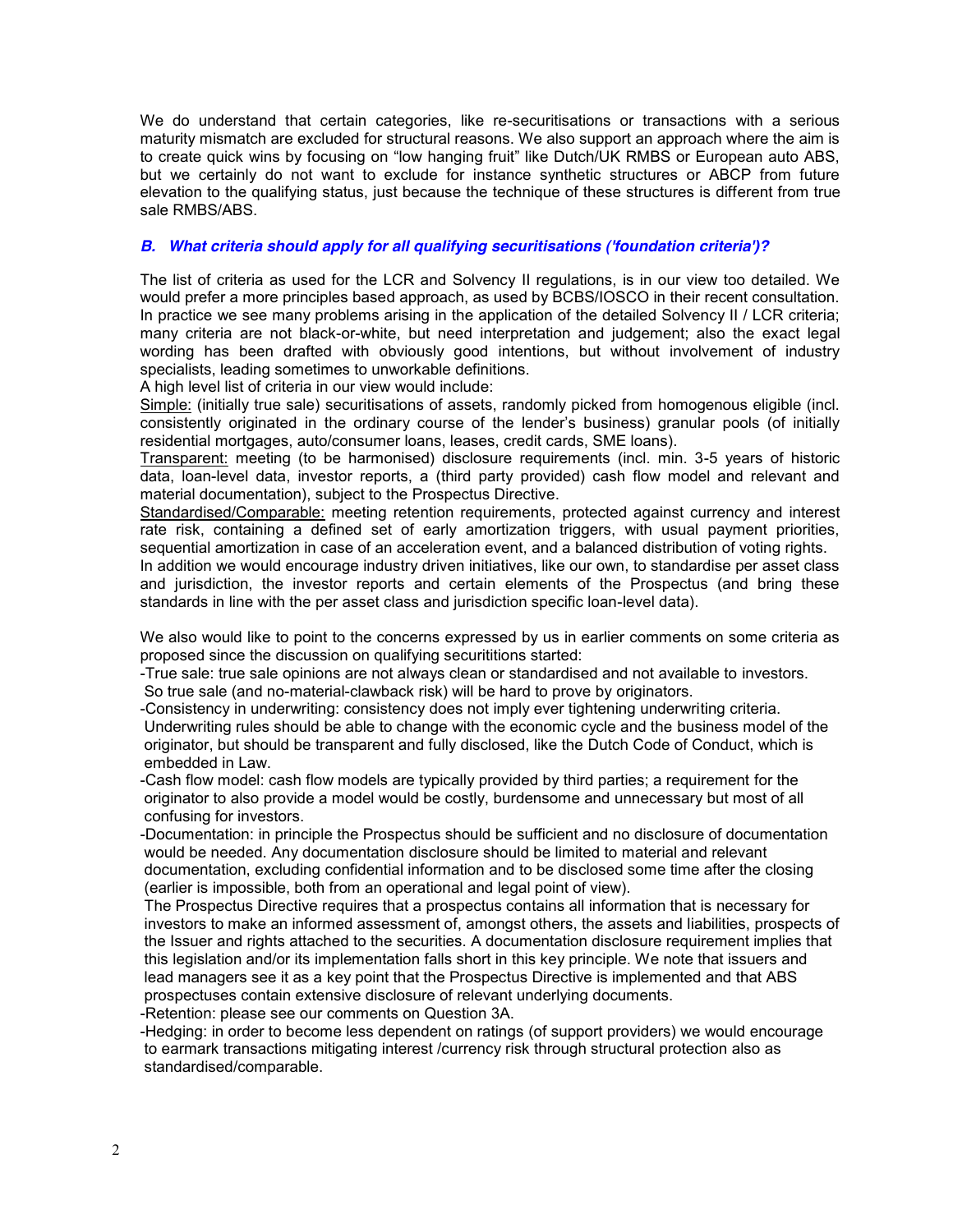-Voting rights: the allocation of all voting rights to the most senior tranches would have a very negative impact on the distribution of any lower ranking note tranches and may create perverse incentives (junior note holders will be more inclined to be risk averse, since they will be really exposed to risk).

-Asset selection: no cherry picking, but random selection out of a pool of eligible assets; replenishment and substitution to be allowed (provided it does not result in material portfolio deterioration).

-Pool review: apart from review of the pool, for frequent issuers also the alternative of an annual review of the entire eligible pool of the originator should be allowed.

### **Question 2:**

#### *A. To what extent should criteria identifying simple, transparent, and standardised short-term securitisation instruments be developed? What criteria would be relevant?*

While we recognise the importance of the short term securitisation market, we also note that ABCP conduits are so much different from term securitisation bonds, that the content of criteria would not often overlap, so much additional work would be needed to develop criteria for ABCP.

However, time is running out for securitisation, so we would like to urge regulators to focus on a fast development of criteria and the associated regulatory treatment for granular, true sale term securitisations rather than getting distracted by work on other asset classes.

This does not imply that other asset classes should not be carefully be looked into in the near future as many asset classes do not pose materially increased risk or lack of transparency, but have e.g. less availability of historical public data points and/or a less immediate importance as key funding source of the real economy.

So while we propose to defer work on ABCP criteria for now, in a next round attention should certainly be paid to ABCP, since this product is also heavily penalised under proposed regulations (not only through the capital charge imposed on banks that provide liquidity back-up facilities, but also through a ban on many short term investor categories to invest in the product at all) and securitisation of trade receivables, an asset class where ABCP is more suitable than ABS, is an essential part of the funding of the so-called "real economy".

Criteria that would be relevant for ABCP include:

Simple: only homogenous (per seller) pools of short term assets (liquidating within [x] year) originated in the ordinary course of the seller's business.

Transparent: standardised conduit report with stratification tables per pool, min. 3-5 years of historic data, disclosure of Conduit documentation (but not Transaction documentation).

Standardised/Comparable: full mitigation of currency, interest and liquidity risk, pass through of ABCP funding rate, stop-issuance triggers, waterfall with standard payment priorities.

### *B. Are there any additional considerations that should be taken into account for short-term securitisations?*

Credit risk criteria should incorporate the amount of credit and dilution risk taken by the seller (first loss, as opposed to second loss taken by the sponsor bank through the L/C and/or Liquidity Back-up lines).

### **Question 3:**

### *A. Are there elements of the current rules on risk retention that should be adjusted for qualifying instruments?*

There should not be specific retention rules for qualifying or non-qualifying instruments. However, the current European retention rules should be revised and better aligned with US retention rules. Especially the exemption for US mortgages as compared to the full 5% retention for prime European RMBS, where loss rates are well below 1%, disturbes the level playing field.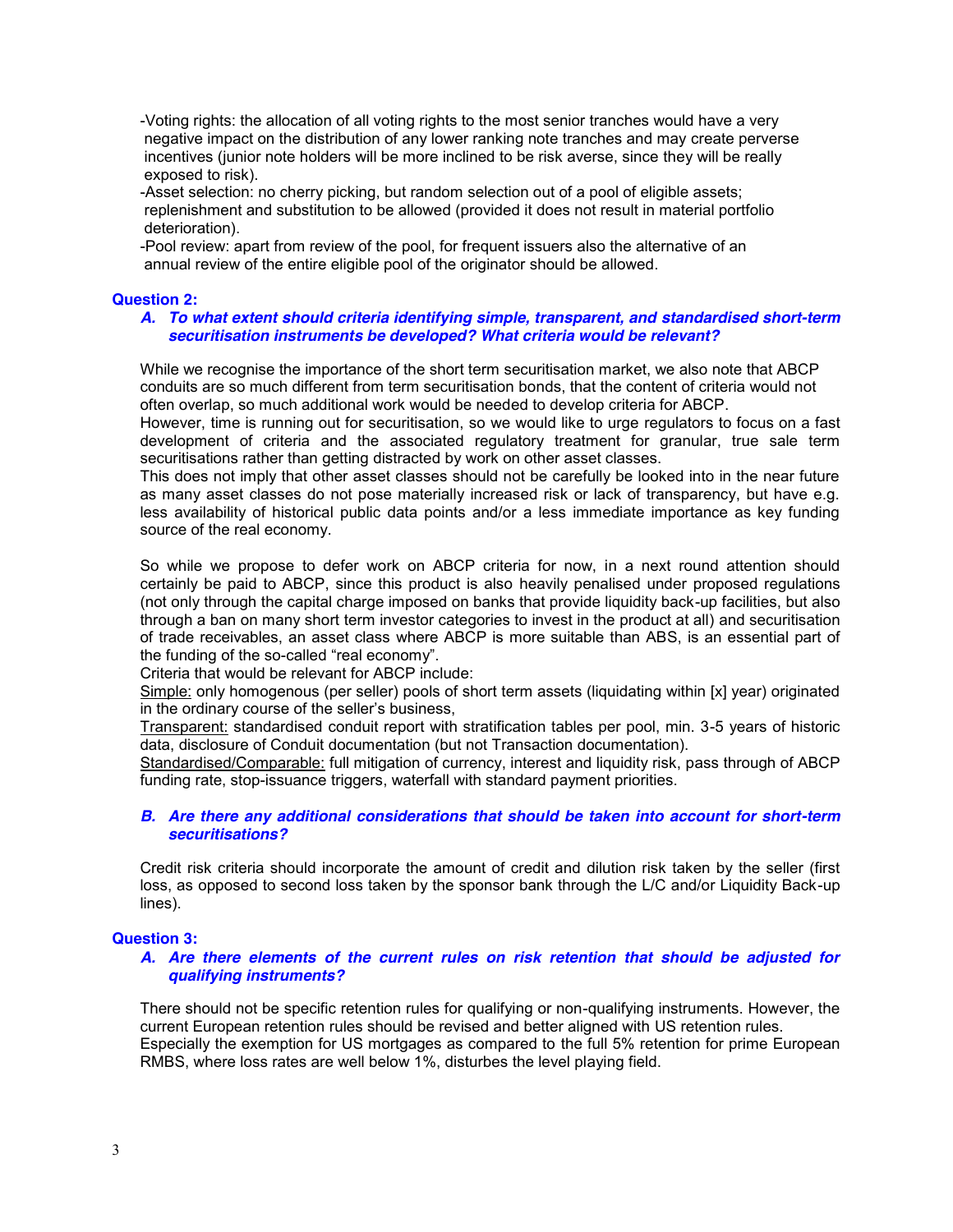*B. For qualifying securitisation instruments, should responsibility for verifying risk retention requirements remain with investors (i.e. taking an "indirect approach")? Should the onus only be on originators? If so, how can it be ensured that investors continue to exercise proper due diligence?* 

First and foremost, rules should be aligned between the US and Europe (see also Question 3A. above).

Furthermore, it is crucial for a workable implementation of the criteria (see also Question 4 below) that investors can very easily and quickly verify the qualifying status of a transaction. For Dutch RMBS transactions under the DSA standard, this is achieved by inserting (standard) language in the Prospectus where the Seller/Originator confirms that the representations and warranties in the documentation include compliance with the retention rules under both CRR and AIFMR.

### **Question 4:**

### *A. How can proper implementation and enforcement of EU criteria for qualifying instruments be ensured?*

Investors should be able to rely on a "label" that provides timely (at issuance) confirmation that a transaction meets the foundation criteria. The investors should check the credit criteria, based on the information provided in the Prospectus, loan-level-data etc.

Labelling the credit risk criteria would not be desirable (see also Question 4 C).

Also, the label will be provided upfront; at closing the issuer will confirm his ongoing compliance with the foundation criteria during the life of the transaction (maintaining retention, proper substitution etc.).

Credit review on the other hand is an ongoing effort (by investors), based on the analysis of data provided on a monthly/quarterly basis.

### *B. How could the procedures be defined in terms of scope and process?*

First of all the question has to be answered who should provide the label. Self-certification may be possible for certain criteria, but ultimately verification by an external party will be the best approach. Our main objection against self-certification is that it will be seen by investors, politicians and the public as a return of the bad habits that stigmatised the securitisation industry in the last 7 years.

The external labelling party can be a government organisation or a private sector entity like PCS.

We would prefer a private sector solution, more or less comparable to the European Datawarehouse ("EDW"), where the regulator has an effective mechanism to influence decision making, but the actual process is run in a cost effective and flexible way by a private enterprise. For the purpose of labelling qualifying securitisations combining the governance of PCS with an EDW style enterprise would be the most efficient solution in our view.

Scope and processes could be very much the same as for PCS: based on a rule book, professional parties with sufficient staffing flexibility to handle rapidly changing workloads in a timely manner will be hired to liaise with (the lawyers of) the originators during the structuring process in order to produce a label at issuance, so investors can rely on the label when taking an investment decision (based on their own analysis of the credit risks).

The main difference with the current situation will be that the rule book will be developed and maintained by the regulators, in close cooperation with the industry, while currently the PCS members (comprising of issuers, arrangers as well as investors) themselves determine the rules.

### *C. To what extent should risk features be part of this compliance monitoring?*

Labelling the credit criteria would create a credit rating agency type of label, which is not desirable and would lead to "shirking" by investors (according to the IMF staff discussion note of January 29, 2015).

The label should however confirm as part of the transparency check that the contents of the Prospectus, the quality of the loan level data, and other sources of information allow the investor to assess the credit risk of the (relevant tranche in the) transaction.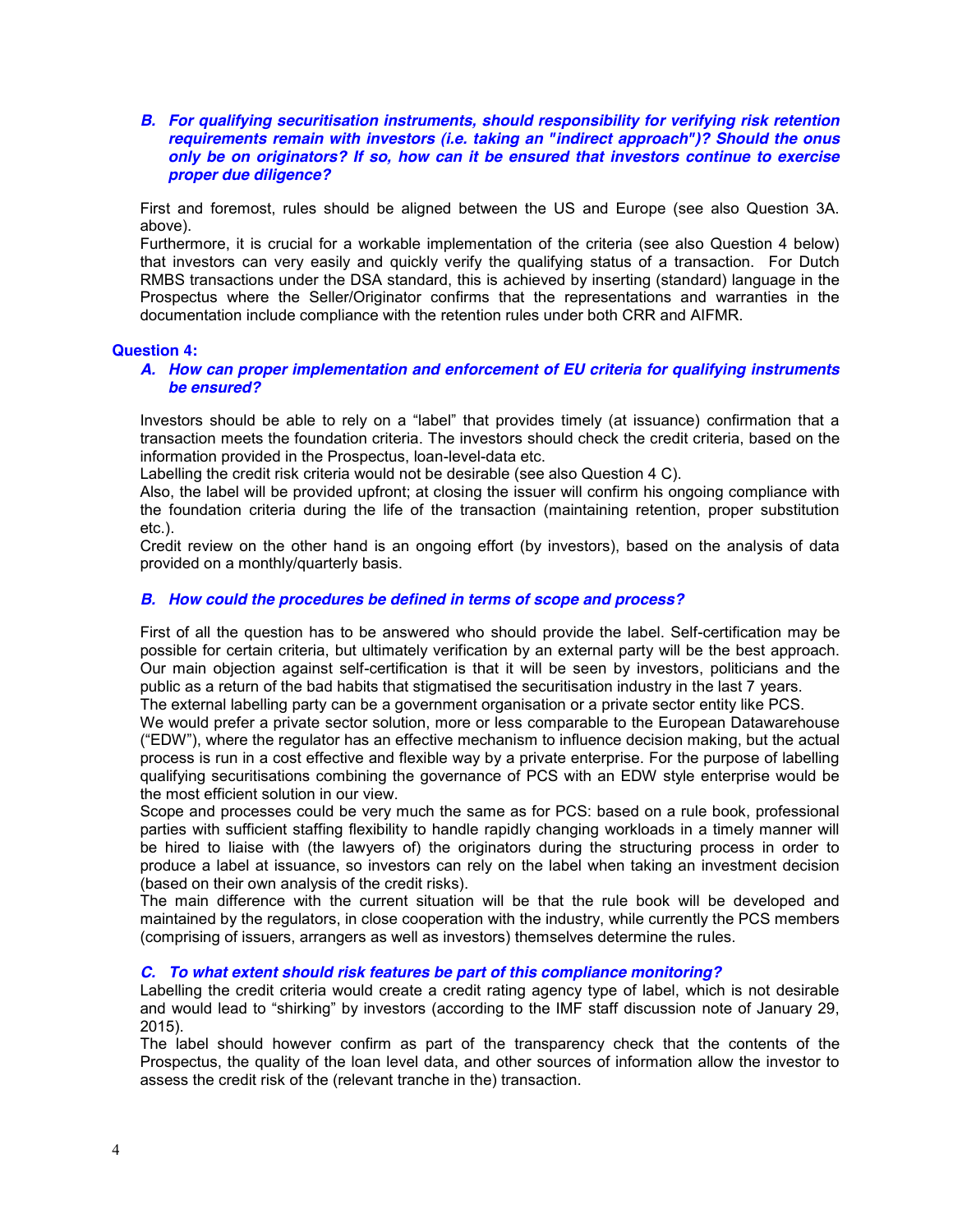#### **Question 5:**

#### *A. What impact would further standardisation in the structuring process have on the development of EU securitisation markets?*

We welcome the plans around the European Capital Markets Union and especially the initiatives to harmonise the legal and tax framework in Europe.

In a timeframe of 5-10 years, this could contribute to a more standardised securitisation product and foster the development of the EU securitisation markets.

Our main concern is however the survival of the European securitisation industry in the next 1-2 years. If the product cannot be revitalised in the short run, more standardisation in 5-10 years will not lead to a resurrection of the industry, since the required infrastructure at investor and trading desks, law firms, structurers etc. will have disappeared.

In the very short run more standardisation in the structuring process is hardly achievable. Differences between asset classes and jurisdictions are very much driven by differences in legal and tax frameworks.

### *B. Would a harmonised and/or optional EU-wide initiative provide more legal clarity and comparability for investors? What would be the benefits of such an initiative for originators?*

It would make the analysis for investors simpler, increase efficiency, lower costs and so lower the entrance barrier for investors, especially for non-bank and smaller investors that are currently underrepresented in the securitisation investor universe.

The benefits for issuers are less clear. If ultimately harmonisation would accommodate the combination of pools from different jurisdictions in one transaction, larger securitisation transactions with associated lower costs and higher liquidity would be beneficial to the issuers/originators.

#### *C. If pursued, what aspects should be covered by this initiative (e.g. the legal form of securitisation vehicles; the modalities to transfer assets; the rights and subordination rules for noteholders)?*

Harmonised legislation with regard to true sale mechanisms and clawback provisions would be the most important improvement. Also tax, corporate and insolvency law convergence could be helpful, but one common shape of a securitisation vehicle does not seem to be a necessity.

Rights and subordination rules for noteholders can be harmonised within the current legal environment, but again we doubt whether there is much to gain.

The main impediments to creating a pan-European market are not so much the securitisation structures, but more the rules and regulations with regard to the origination and maintenance of the underlying asset pools: differences in workout regimes, tax deductability etc.

### *D. If created, should this structure act as a necessary condition within the eligibility criteria for qualifying securitisations?*

Certain aspects of the harmonisation would definitely have to be reflected in the foundation standardisation criteria, but a certain degree of choice (between legal structures etc.) should be left to the issuers/originators.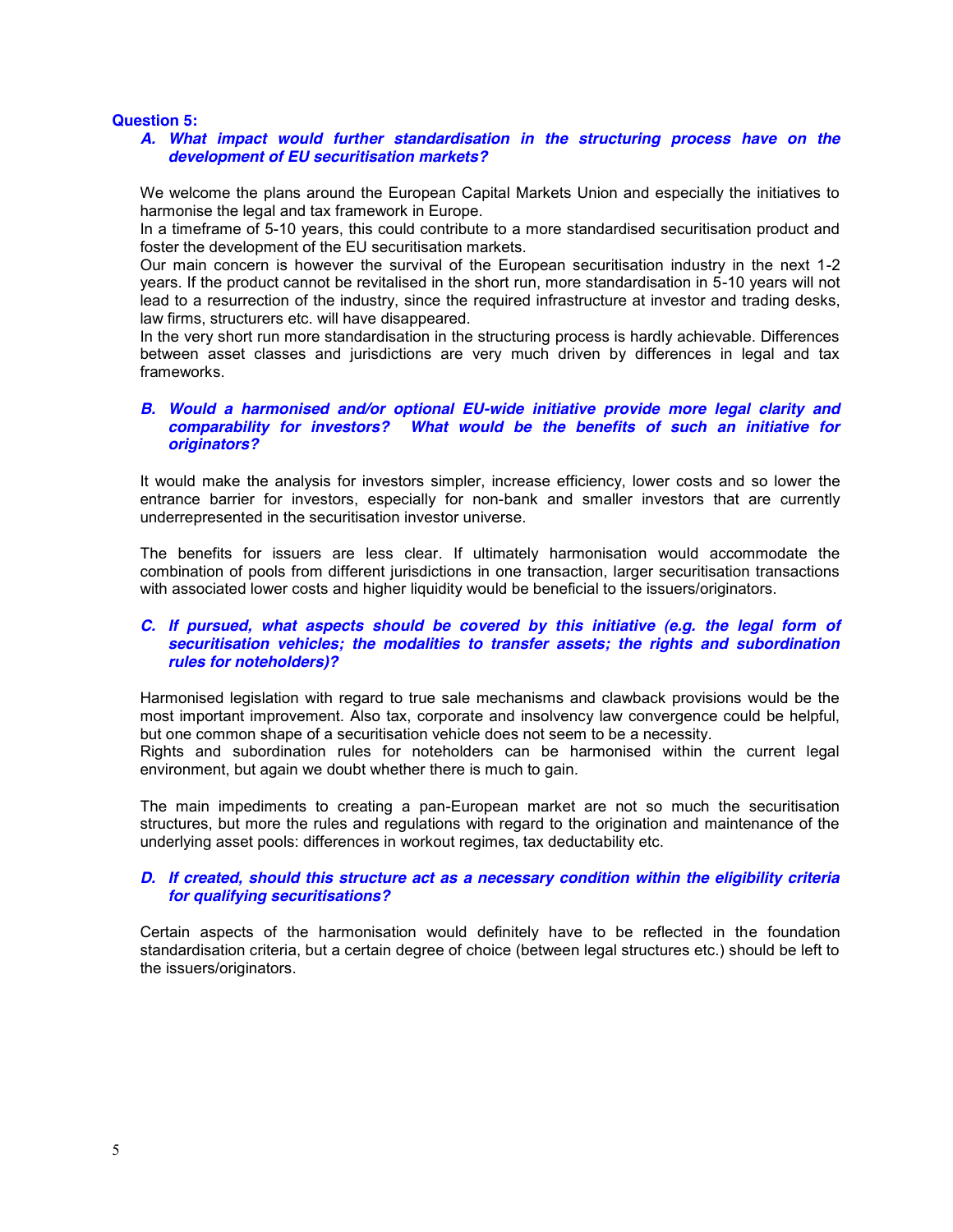#### **Question 6:**

#### *A. For qualifying securitisations, what is the right balance between investors receiving the optimal amount and quality of information (in terms of comparability, reliability, and timeliness), and streamlining disclosure obligations for issuers/originators?*

Investors should receive timely, comparable and reliable information in as much as possible standardised formats. Information should not be excessive. We (issuers and investors) are wondering what the value-added is of downloading all (100+) documents of a transaction in a repository, if the Prospectus provides all the information needed and/or investors would only be interested to view a handful of key documents. Please see the Annex for more a more detailed discussion of disclosure of documentation.

Also providing cashflow models by issuers is a costly and unnecessary burden, if third parties already provide such models; and multiple models will be confusing for investors.

Harmonising disclosure obligations between all European regulations and eliminating superfluous information obligations, would be extremely beneficial to the development of the European securitisation market.

#### *B. What areas would benefit from further standardisation and transparency, and how can the existing disclosure obligations be improved?*

In this respect we would like to point to the initiatives taken by the DSA.

For Dutch RMBS transactions we have developed, next to our standard templates for the table of contents of the Prospectus and the Glossary of defined terms, also the following reporting standards: -a template Notes and Cash Report, detailing (a.o.) the payments to be made and received by the issuer.

-a template Portfolio and Performance Report detailing the performance of and other developments in respect of a.o. i) the portfolio of receivables backing the notes and ii) the ratings of the counterparties of the issuer.

We would recommend that similar work by private initiatives, as yet per jurisdiction and asset class, would be encouraged.

#### *C.* To what extent should disclosure requirements be adjusted  $-$  especially for loan-level *data<sup>1</sup> ± to reflect differences and specificities across asset classes, while still preserving adequate transparency for investors to be able to make their own credit assessments?*

The current ECB taxonomy for the loan level data provides already for a lot of differentiation between asset classes and jurisdictions. Even at that level of detail a lot of clarification is needed. We see however ongoing improvements in the quality of the loan- level data and expect these data to develop into a valuable tool for both regulators and investors.

### **Question 7:**

#### *A. What alternatives to credit ratings could be used, in order to mitigate the impact of the country ceilings employed in rating methodologies and to allow investors to make their own assessments of creditworthiness?*

We generally encourage alternatives for the use of external ratings in regulatory models and a reduced mechanistic reliance on external credit ratings. However, as long as ratings and rating agencies are needed, rating ceilings have to be accepted as a given.

Investors should be less depending on ratings; so we are not supportive of creating a new rating category ("uncapped ratings").

 $1$  For example, securitisation encompassing revolving underlying assets (e.g. credit card receivables), compared to static pools (e.g. residential mortgages).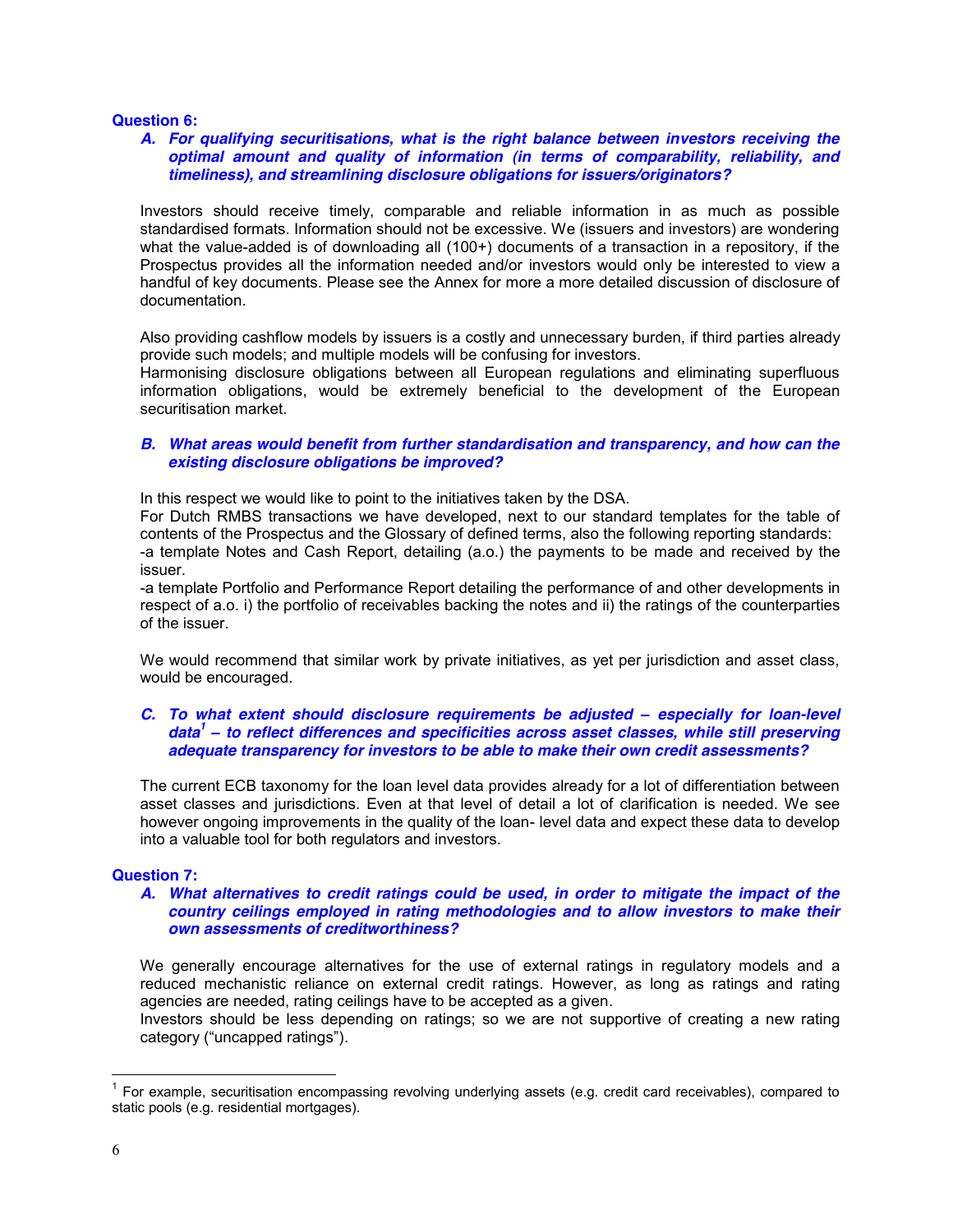As regards alternatives, the proper calibration of the European SSFA as referred to under Question 10, will be a solution for parties able to use the SSFA. This requires however a European approval to use internal models cross border and disclosure of PD's and LGD's to investors.

### *B. Would the publication by credit rating agencies of uncapped ratings (for securitisation instruments subject to sovereign ceilings) improve clarity for investors?*

It improves clarity on the ratings, and it does not harm, but we would expect investors to do increasingly their own credit assessment in this respect and infer ratings from properly calibrated capital models like a European SSFA if they are able and allowed to use internal models (see our answer on Question 7 A).

#### **Question 8:**

#### **A.** *For qualifying securitisations, is there a need to further develop market infrastructure?*

There should not be a difference in market structure between qualifying and non-qualifying securitisations.

Also, it is very difficult to define "liquidity" criteria for securitisations; if we look at the current PCS criteria, criteria could be minimal transaction size, transparency about distributed amount of paper, admission to a regulated exchange and (co-)manager requirements.

As regards MIFID, we would appreciate to see in future reviews more specific treatment of structured finance transactions. Current rules are more focused on high volume screen trading and less on the more labor-intensive exchange of information associated with trading structured finance products.

#### **B.** *What should be done to support ancillary services? Should the swaps collateralisation requirements be adjusted for securitisation vehicles issuing qualifying securitisation instruments?*

EMIR is a major problem area for securitisations. While proposed ESMA regulatory standards provide for a specific exemption for Covered Bonds, derivatives used to hedge interest and currency risk in securitisations are treated as any other derivatives. The requirements under the technical standards would include the posting of collateral, which is effectively impossible for a stand-alone operation like a securitisation, but also unnecessary since sufficient protection is provided to swap counterparties through the structural protection embedded in a transaction (ringfencing, priorities in the waterfall etc.). And it creates another unlevelled playing field between Covered Bonds and securitisations.

### *C. What else could be done to support the functioning of the secondary market?*

Existing and proposed regulatory treatment of trading book positions of Securitisation tranches lead to excessive capital charges (due to double counts of risk factors and extremely conservative calibration of risk weights) and consequently limited appetite of banks to run a securitisation trading book.

In addition, the large body of regulations and draft regulations specific to asset-backed securities limits the number of investors that will find it worthwhile to invest in ABS and makes investment disproportionately time as well as capital consuming. These aspects by nature limit secondary market liquidity. A trend towards a lower burden of requirements would be helpful.

#### *Question 9:*

#### With regard to the capital requirements for banks and investment firms, do you think that *the existing provisions in the Capital Requirements Regulation adequately reflect the risks attached to securitised instruments?*

The current CRR capital regime is certainly not perfect, and we appreciate the efforts of the BCBS to revise their securitisation framework.

It is however difficult to assess the (in-)adequacy in reflecting risks.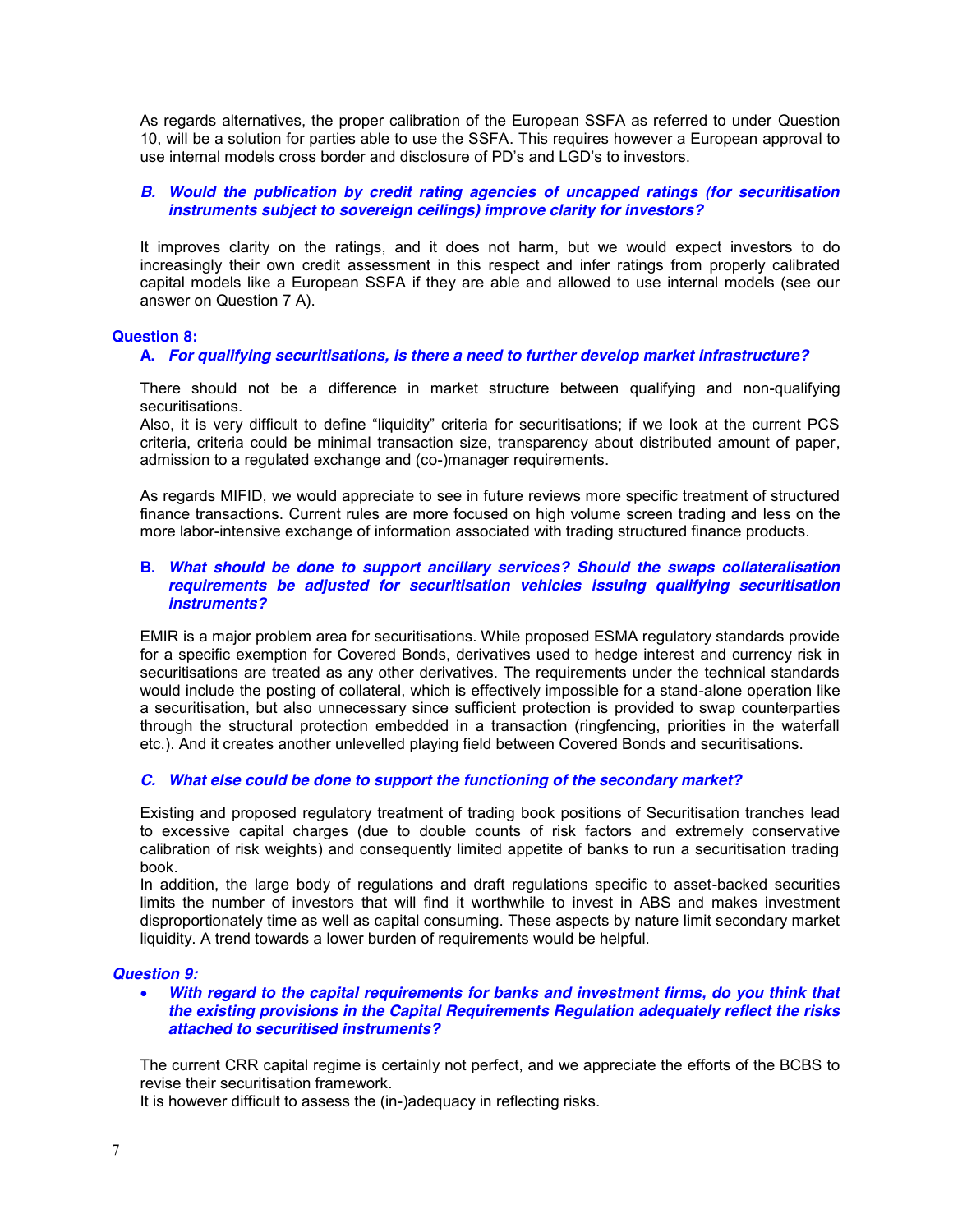Effectively, losses on most of the (potentially qualifying) European securitisations have been minimal through the crisis, so for the senior tranches a 7% risk weight floor seems rather high than low.

To the extent risk weights exceed the floor, there are 2 major problems in determining how adequate the Basel II regime is:

- 1) For the external ratings based approach, we are confronted with the fact that since the crisis rating agencies have gradually but consistently increased the level of conservatism in their rating methodologies. Consequently the calibration of risk weights against external ratings has become a moving target.
- 2) For the IRB, the main problem is the diversity of LGD, PD etc. inputs used in IRB models for the underlying assets, between banks, asset classes and jurisdictions, which makes the comparison very difficult (the IRB-based risk weight for one bank could be widely different from another bank while the quality of the underlying assets at first sight looks comparable).

#### *Question 10*

x *If changes to EU bank capital requirements were made, do you think that the recent BCBS recommendations on the review of the securitisation framework constitute a good baseline? What would be the potential impacts on EU securitisation markets?*

Changes in the capital requirements should be based on the concept of capital neutrality, a view we share with many parties involved in the European securitisation industry.

So the capital charge for a pool of assets should not be materially different from sum of the capital charges of all tranches of a securitisation of the same asset pool.

And, while admittedly Covered Bonds benefit from dual recourse, the capital charges for a securitisation should not be a multiple of those for a comparable Covered Bond.

So against that background, we do regard the BCBS proposals as unrealistically conservative.

We appreciate that for reasons of global coordination, a new framework will have to use the SFA model, although that could be in the shape of an SSFA, just like the US has included a SSFA in their framework. However, for Europe the parameters and calibration should be reflecting the European credit risk history.

So we suggest to use a European style, properly calibrated, SSFA formula, as developed by Duponcheele, Linden and Perraudin in their November 7, 2014 proposal for a European SSFA, with a risk weight floor of 5%.

#### *Question 11:*

#### x *How should rules on capital requirements for securitisation exposures differentiate between qualifying securitisations and other securitisation instruments?*

Based on the concept of capital neutrality, capital requirements for qualifying securitisations should be close to the capital requirements for the underlying exposures (and risk weights for the most senior tranches well below the risk weights for the overall pool). For other securitisations, by setting parameters at more conservative levels, capital requirements could be up to double the underlying exposures' capital requirements in order to cover structural and model risk (but with risk weights for the most senior tranches still below the risk weights for the overall pool).

### .*Question 12:*

#### x *Given the particular circumstances of the EU markets, could there be merit in advancing work at the EU level alongside international work?*

Circumstances in the US and EU securitisation markets are indeed rather different. Especially in MBS there are clear differences between US-government guaranteed paper versus European style RMBS versus US private sector MBS.

So while we support the efforts of the BCBS to develop a global framework, we also see a need to adjust the calibration and parametrisation of the models to regional circumstances, but there should be a common basis.

So in the case of retention (see Question 3) we support the use of comparable definitions of how retention can be achieved, but we miss the rationale behind the difference between an investor resp.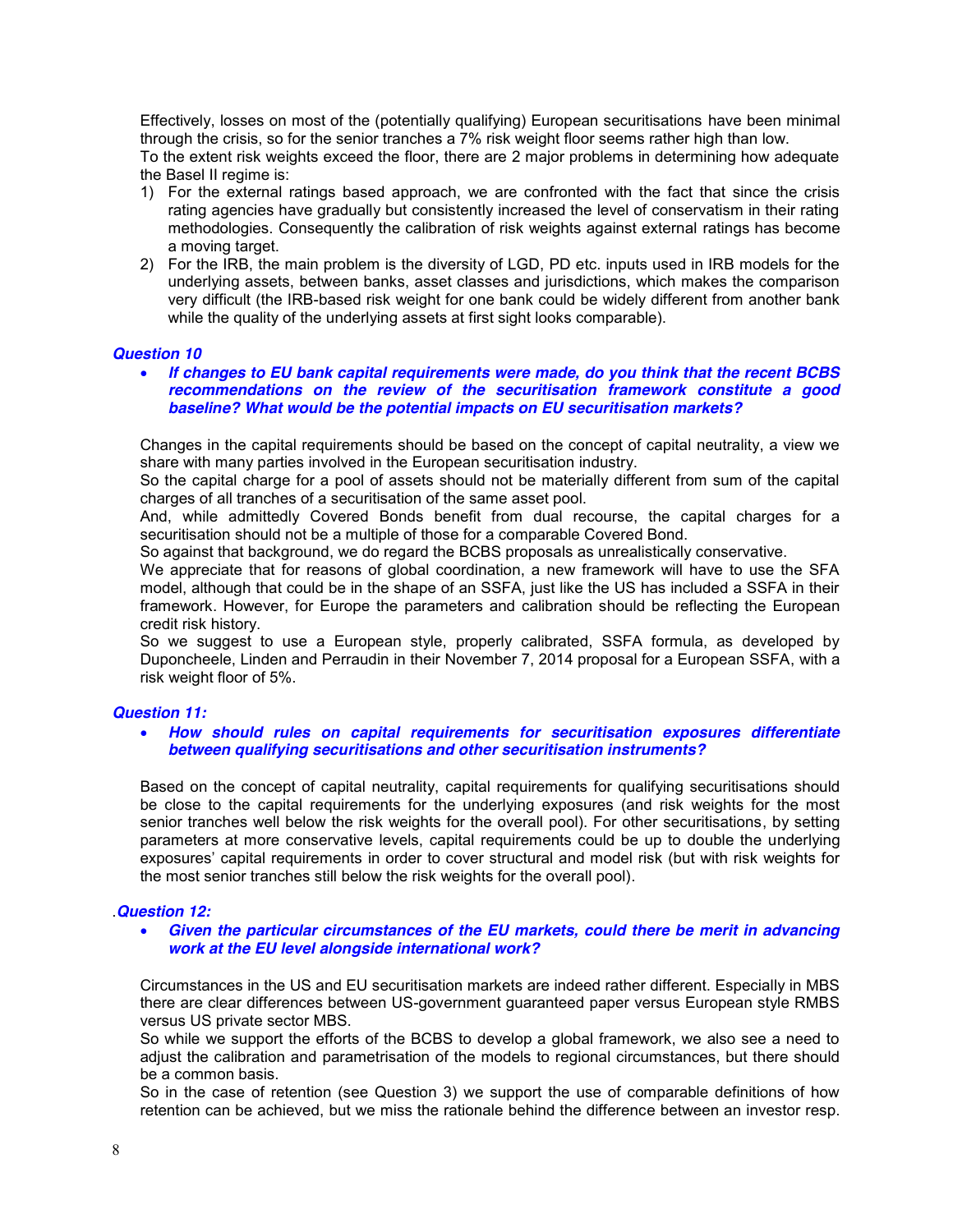originator driven approach in the 2 regions and the lack of exemptions in the EU where in the US the majority of transactions is exempted.

On the other hand, the LCR, differently worked out but based on the same principles, is a good example of how particular European circumstances can be reflected in regulation.

Finally, but most importantly, under the capital requirements framework, there is a global concept of an SFA, which has been implemented in the US in a specifically calibrated and simplified way, and where we would advocate a comparable, but slightly different European SSFA (see Question 9).

#### *Question 13:*

#### **•** Are there wider structural barriers preventing long-term institutional investors from *participating in this market? If so, how should these be tackled?*

The revival of the European securitisation market will require a major role of institutional investors. Currently, banks are the largest investor in securitisations, but with the limited/reduced role of securitisation in the liquidity buffers, banks are not expected to increase their holdings of securitisation paper considerably.

So securitisations will have to be structured in a way to optimally match the requirements of institutional investors, standardisation and transparency has to be continuously improved, but most importantly the confidence of institutional investors in a stable, predictable and realistic regulatory environment for securitisation should be restored.

For pension funds this implies that they should not become subject to the Solvency II rules, which are rather prohibitive to investing in securitisations, unless Solvency II will be materially revised (see Question 14). The large body of regulations and draft regulations specific to asset-backed securities limits the number of investors that will find it worthwhile to invest in ABS and makes investment disproportionately time as well as capital consuming. These aspects by nature limit both primary and secondary market demand. A trend towards a lower burden of requirements would be helpful.

A specific case in point is the 5 year maturity limit for qualification as Level 2B asset in the LCR, which conflicts with the desire of long-term investors to purchase paper with maturities in excess of 5 year. As long as this 5 year requirement is effective, investors will be hesitant to purchase longer maturities since the secondary market for longer maturities will be limited (with all "LCR-investors" on the sideline), while pre-LCR we have seen no proof of longer (than 5 year) maturities being less liquid.

#### **Question 14:**

#### *A. For insurers investing in qualifying securitised products, how could the regulatory treatment of securitisation be refined to improve risk sensitivity? For example, should capital requirements increase less sharply with duration?*

In our opinion, the approach to determine capital charges under Solvency II (and also Liquidity under the LCR) based on generic spread volatility, produces results that are not reflective of reality. The resulting charges for Securitisations are a multiple of those for Covered Bonds (not surprising since Covered Bonds benefitted from 2 ECB purchase programs during the crisis, adding artificial liquidity to the market and consequently compressing spreads) and whole loan portfolios.

Conceptually we would be in favour of an approach based on credit risk factors, like the BCBS applies in its securitisation framework.

However, changing the methodology of Solvency II may currently not be realistic, so amendments in the spread risk parameters are the best way to mitigate the negative impact of Solvency II on investments in securitisations.

In that respect both a reduction in the percentage per annum and a smoothening of the duration impact should be considered. Especially the percentages for Type 1 securitisations (2.1% for quality step 0; 3% for quality steps 1, 2 and 3) seem to be rather artificial and prime candidates for amendment.

The duration element has a less dramatic impact, since for most transactions it is capped at 5 years anyway.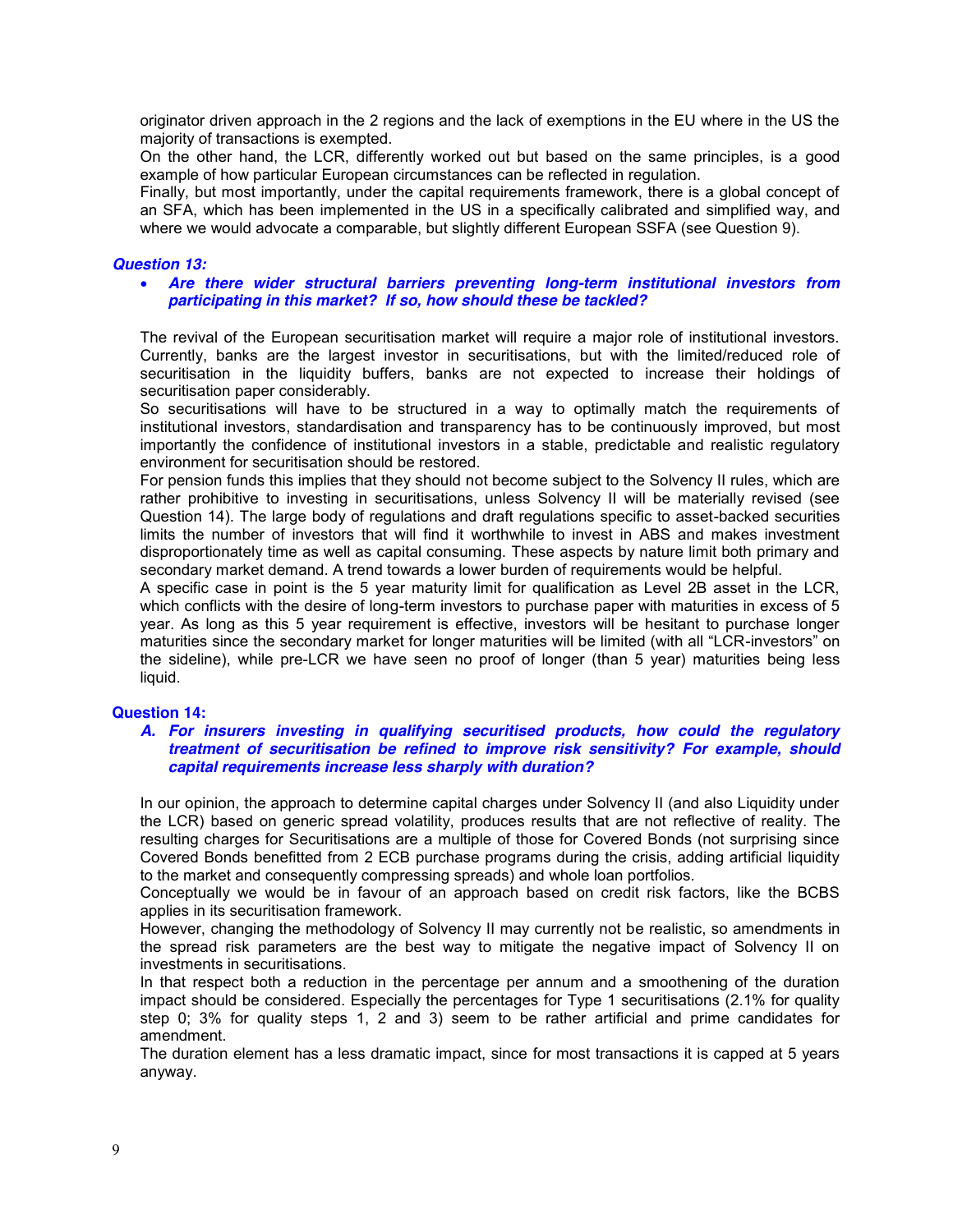### *B. Should there be specific treatment for investments in non-senior tranches of qualifying securitisation transactions versus non-qualifying transactions?*

For Type 1 transactions the requirement of being the most senior tranche could be dropped, irrespective of the credit quality step of the tranche. The current Solvency II regulation unfortunately mixes foundation criteria with credit risk criteria (minimum credit quality step 3). In our view, any tranche of a transaction meeting the foundation criteria should be qualifying for lower capital charges than the very punitive Type 2 charges that are currently applicable to a tranche not being the most senior.

#### **Question 15:**

#### *A. How could the institutional investor base for EU securitisation be expanded?*

Outside the well known conservative investors like insurance companies and pension funds, there is obviously also an universe of asset managers, hedge funds etc. interested in a combination of higher risk/higher return.

It is especially important to develop this investor group, since selling of the lower rated tranches of securitisation transactions is instrumental to regaining capital relief for securitisation transactions.

On top of that, also non-STS, more bespoke and/or less granular transactions can be very important for the funding of the "real" economy (examples: infrastructure financing, multi-family CMBS, certain parts of the SME spectrum).

The best way forward however to expand this specific investor base, is to increase the supply of all kinds of securitisation paper. It all starts with a stable, predictable and well calibrated regulatory environment; this will increase the supply of paper, next there will be a resurgence of general investor interest, followed by more supply of more challenging transactions (both capital relief and nonqualifying) and ultimately more activity of a diverse group of investors however without the pre-crisis problems recurring because generally applicable (for both STS and non-STS) regulation, like retention rules, is now available to prevent excesses.

#### *B. To support qualifying securitisations, are adjustments needed to other EU regulatory frameworks (e.g. UCITS, AIFMD)? If yes, please specify.*

These frameworks should move away from an investor driven model, just like we indicated for risk retention (see Question 3.).

To the extent investors remain responsible for checking originator compliance with retention and due diligence requirements, a flexible labelling system should provide investors in a timely way with the necessary checks.

And obviously harmonisation between all regulatory frameworks, including UCITS and AIFMD, would be good for the market.

#### **Question 16:**

#### **A.** *What additional steps could be taken to specifically develop SME securitisation?*

In addition to the need to improve, just like for the whole securitisation market, (clarity about) regulatory treatment for qualifying SME transactions, there is a need to create sufficiently large eligible asset pools. By increasing standardisation of SME loan products and improving the credit quality and margins of the SME loans, sufficiently large pool cuts can be made to justify securitisation at acceptable economic terms.

#### *B. Have there been unaddressed market failures surrounding SME securitisation, and how best could these be tackled?*

There are no specific market failures around SME securitisations, but all the problems around other asset classes are multiplied in SME securitisations because of the less granular, less standardised and more credit risk sensitive nature of SME assets as compared to mortgages, carloans, credit cards etc.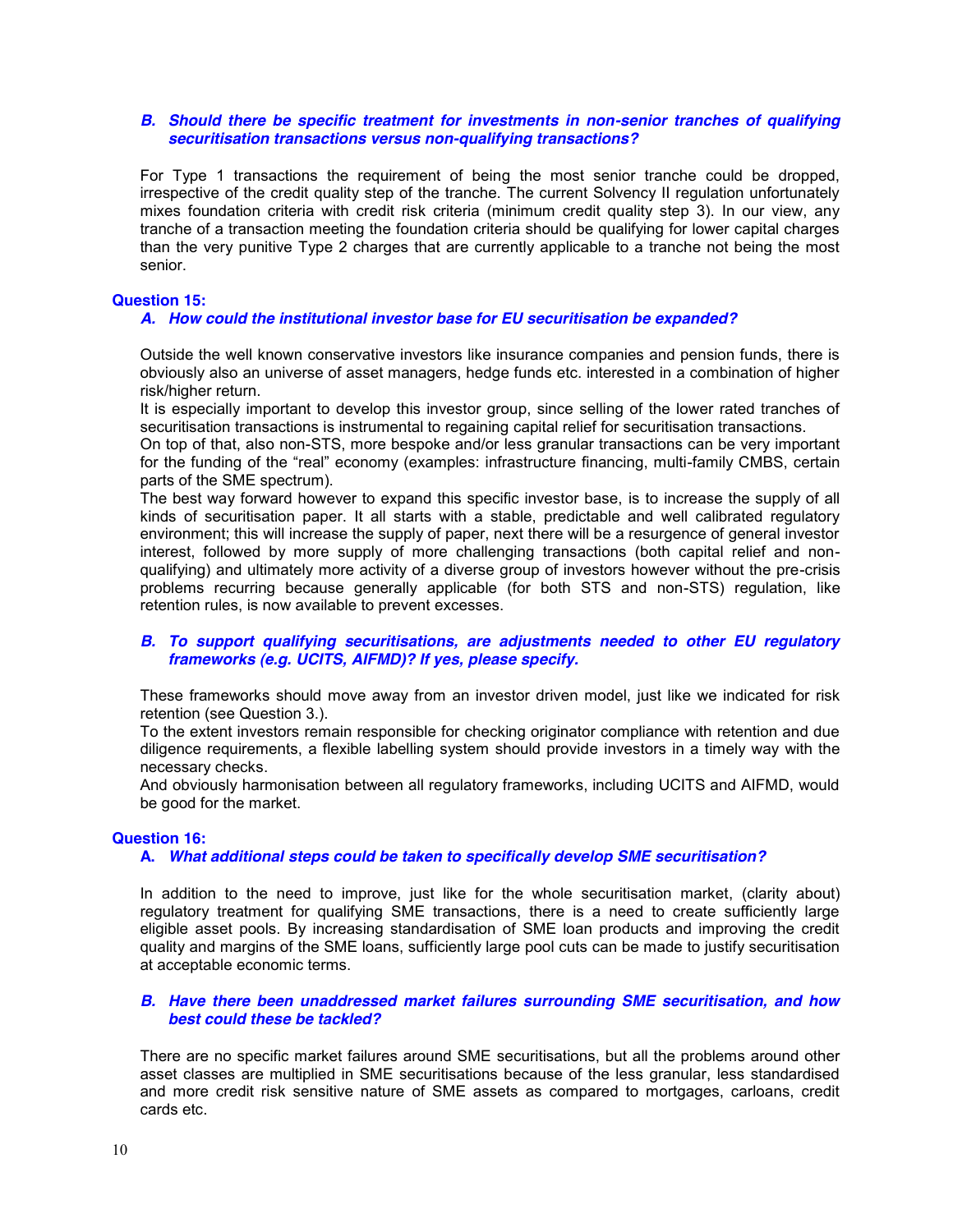### **C.** *How can further standardisation of underlying assets/loans and securitisation structures be achieved, in order to reduce the costs of issuance and investment?*

This has to be taken up first per jurisdiction. A European "solution" can be developed in parallel, but would not provide the much needed quick wins.

For standardisation of securitisation structures, we refer to (our answer on) Question 5.

### **D.** *Would more standardisation of loan level information, collection and dissemination of comparable credit information on SMEs promote further investment in these instruments?*

The main bottlenecks are (uncertainty about) regulatory treatment and the economics of the transactions. If and when these hurdles have been taken away, in the longer run standardisation and better credit information at loan level could be next steps to further grow this market.

### **Question 17:**

#### x *To what extent would a single EU securitisation instrument applicable to all financial sectors (insurance, asset management, banks) contribute to the development of the EU's securitisation markets? Which issues should be covered in such an instrument?*

Harmonisation and standardisation are extremely important, but do not necessarily require a single instrument. However, one of the lessons learned from the drafting of the Solvency II and LCR requirements for qualifying (Type 1, Level 2B) securitisations is that the wording of securitisation legislation is a delicate matter. So a concerted effort to properly address all legal issues around securitisation in one instrument may have its benefits.

Issues to be covered could include:

-standard definitions (for default, just as an example).

-standard disclosure requirements without duplication.

-foundation criteria for qualifying securitisations.

-regulation applicable to all securitisation asset classes (incl. ABCP, but also CMBS, CLO's etc.).

-a level, or at least comparable, playing field between different groups of investors and issuers.

### **Question 18:**

#### *A. For qualifying securitisation, what else could be done to encourage the further development of sustainable EU securitisation markets?*

First and foremost the negative perception about securitisation should be taken away.

Here is a task for regulators and politicians to perform.

On top of that, we miss in most consultations attention for the main value-added of securitisation (next to tranching in distinct risk/reward profiles), being risk transfer and capital relief.

Some of the impediments to redevelop effective risk transfer can be addressed by financial market regulators directly, like the elimination of time call options in the most recent guidelines for Significant Risk Transfer ("SRT"), which should be reviewed before risk transfer can be redeveloped.

Other hurdles have been created by international accounting standards eliminating deconsolidation, which should be addressed by the relevant accounting standard setters.

#### *B. In relation to the table in Annex 2 are there any other changes to securitisation requirements across the various aspects of EU legislation that would increase effectiveness or consistency?*

NSFR: just like the LCR, the NSFR, as currently proposed, discriminates against securitisation.

Large Exposures (art 390(8)CRR): although the regulation itself is not designed in a negative fashion, the mere limitation on exposure concentration reduces the effectiveness of securitisation.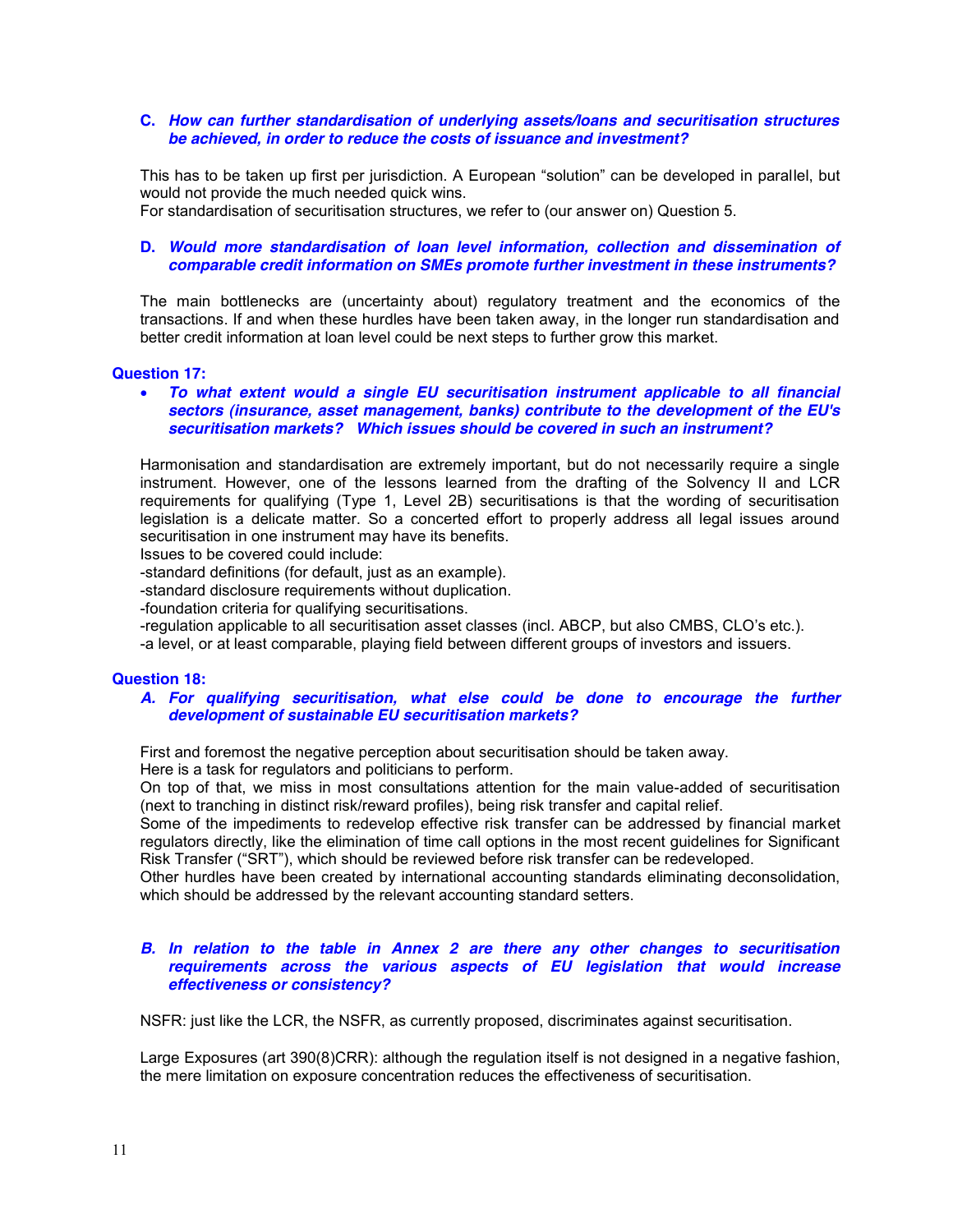SRT (art 243/244 CRR): see our answer on Question 18A.

Risk retention and due diligence (art 405-409 CRR): see our answers on Question 3.

Cost of Credit Protection Purchased: after the March 2103 consultation by the BCBS, the market is living in uncertainty.

# **Conclusion**

The DSA is strongly supporting a fast determination of STS criteria and the associated better calibrated regulations which should create a more level playing field for ABS/RMBS as compared to Covered Bonds and Whole loan transactions.

We agree with regulators to focus first on true sale, granular, retail and SME transactions.

As concerns the concept of (STS) criteria, it makes sense to apply them, as proposed, to transactions and not just senior tranches, and to limit the inclusion of credit risk criteria, since STS criteria should not be a substitute for a proper credit analysis by investors.

On the practical implementation we have however a number of serious concerns:

-there are many and sometimes detailed criteria; the example of the LCR/Solvency II criteria has demonstrated that this may lead to complicated legal interpretations.

-in the view of both issuers and investors (and most likely politicians and the general public), selfcertification would be the wrong way to determine compliance with the criteria.

-there is a tendency to ask for over-disclosure; providing all documentation and 2 different cash flow models will create a due diligence burden for investors that will negatively impact the willingness to even consider investing in such overregulated product.

The efforts of the EC to include all regulatory impediments to securisation in their analysis is highly appreciated. We especially ask attention for Solvency II, the LCR, EMIR, SRT and the Trading Book treatment.

Finally on two specific, but very important, and interrelated issues our comments can be summarised as follows:

-SME securitisation: this will require more standardisation of the assets to be securitised. But also important will be the development, in a "second round" of STS criteria for synthetic securitisations and ABCP/trade receivables, techniques that are very important for the re-development of SME securitisation.

-Capital relief transactions: apart from the accounting treatment, also issues covered in this consultation, like (again) synthetics and the SRT guidelines would have to be addressed in order to promote capital relief transactions.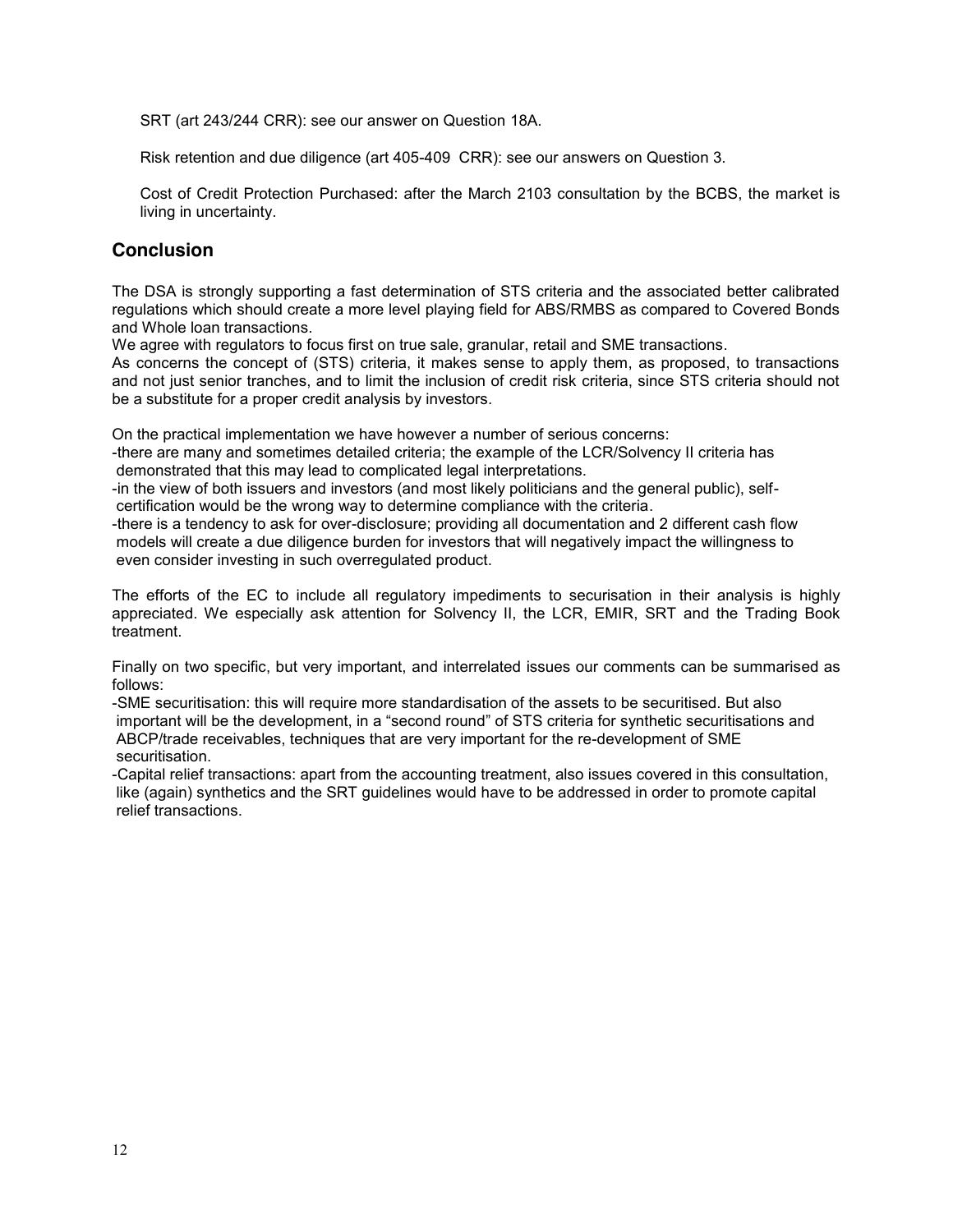### Annex to DSA response on European Commission Draft Consultation Document "An EU **framework for simple, transparent and standardised securitisation"**

Notice: this Annex has been developed at the initiative of the DSA members in close cooperation with one of the large issuers in the Dutch RMBS market and a representative group of Dutch investors. Due to time constraints, the contents could not be authorised by all DSA members and securitisation specialists of the Dutch Bankers Association.

### Documentation disclosure (Question 6 A.)

First of all, we would like to clarify, that any certification organisation should get access to all documentation. Please see our answer on Question 4 for our objections against self-certification and our strong preference for certification by an axternal labeling party.

As regards timing, draft documentation should be available to the certification organisation pre closing (in order to warrant a speedy certification process), and final documentation should be available in a repositiry accessible to investors shortly after closing.

Disclosure of documentation in this repository should however be limited to matererial and relevant documentation.

A workable solution for determining "material and relevant" would be to look at what is referred to in an Offering Circular as being available for inspection at the offices of the Securitiy Trustee and the Paying Agent.

If we take this list from a recent Offering Circular, it encompasses:

-the Prospectus;

- -the deed of incorporation including the articles of association of the Issuer;
- -the Mortgage Receivables Purchase Agreement;
- -the Paying Agency Agreement;
- -the Trust Deed;
- -the Secured Creditors Agreement;
- -the Issuer Mortgage Receivables Pledge Agreement;
- -the Issuer Rights Pledge Agreement;
- -the Issuer Accounts Pledge Agreement;
- -the Servicing Agreement;
- -the Administration Agreement;
- -the Participation Agreements;
- -the Issuer Account Agreement;
- -the Cash Advance Facility Agreement;
- -the Swap Agreement;
- -the Conditional Deed of Novation;
- -the Beneficiary Waiver Agreement;
- -the Master Definitions Agreement;
- -the Commingling Guarantee;
- -the Construction Deposits Guarantee; and
- -the deed of incorporation including the articles of association of the Security Trustee.

but excludes (amongst others) bilateral agreements like:

-the Subscription Agreement;

-the Netting Agreement designation letter;

-the Side Letter Partial Repurchase Receivables;

- -the Funding Agreement; and
- -the Recourse Agreement.